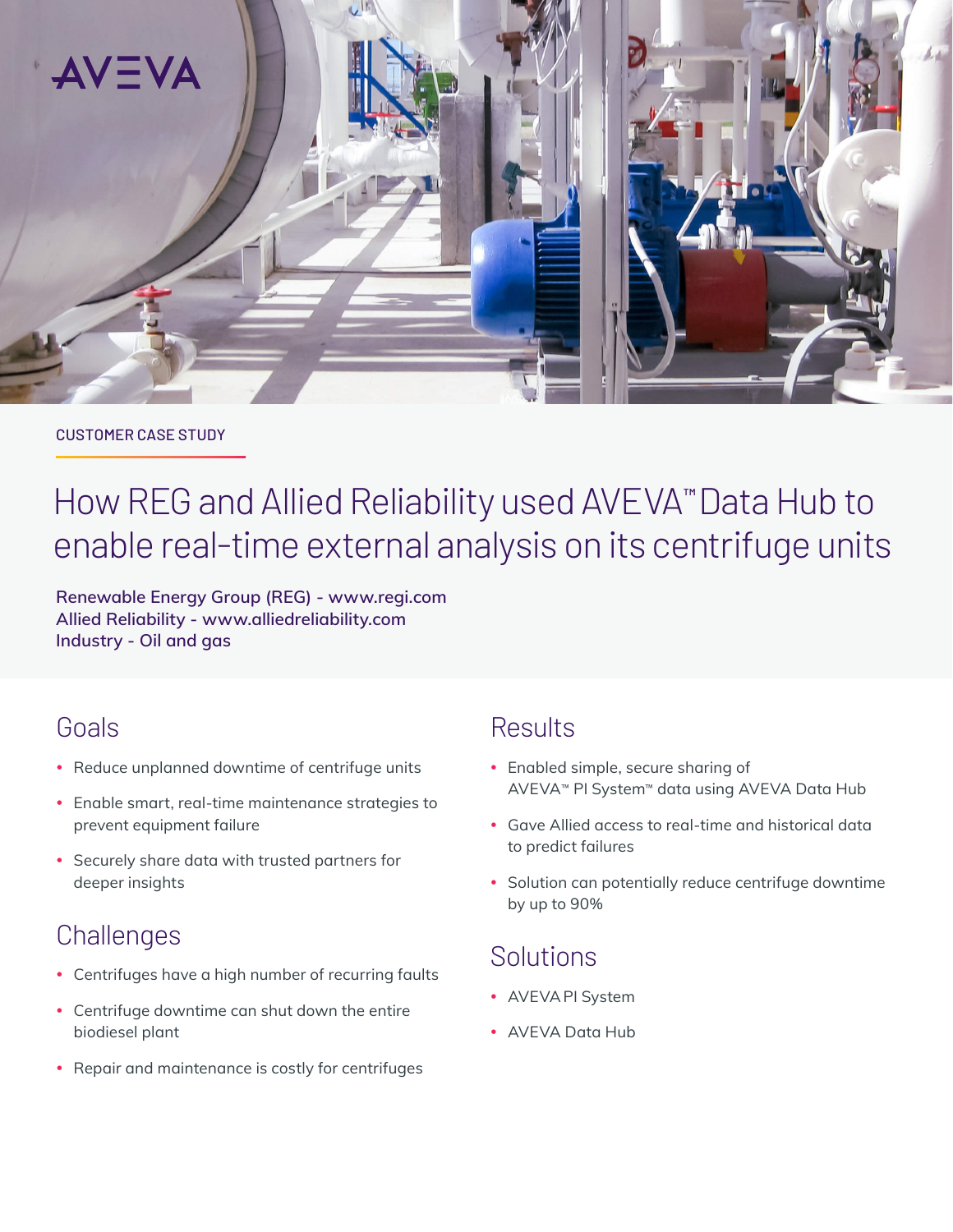Every oil and gas company depends on its critical assets to keep production moving at the speed of demand. Internal teams of process engineers, subject matter experts, and other key stakeholders constantly analyze operations data to detect performance anomalies and ensure assets are running at optimal levels. In addition to internal resources, many oil and gas companies also use trusted partners and consultants to optimize asset performance and maintenance strategies while preventing failures. These trusted partners rely on vibration data located within AVEVA PI System to offer key insights. While external data sharing is critical, doing so quickly and securely is incredibly complex.

Renewable Energy Group (REG) relies on an external vendor, Allied Reliability, and its SmartCBM© solution to detect performance anomalies in its centrifuge units and make maintenance recommendations to prevent unplanned downtime. For an AVEVA PI System user, it is imperative for REG to quickly share its real-time and historical PI System data with Allied. Allied can analyze that data to predict disruptions and make proactive maintenance recommendations. To securely enable external data sharing, REG and Allied AVEVA Data Hub (formerly OCS) cloud sharing capabilities to open up a bi-diretional, real-time data highway of information to mitigate centrifuge failures.

#### **Spinning out biodiesel**

For REG, an Iowa-based biodiesel producer, centrifuges are the kingpins of production. Centrifuges enable the company to produce cleaner, environmentallyfriendly fuel. Similar to washing machines, centrifuge compartments hinge on a central axis that spins to separate and clean materials. Liquid is dispersed outward, which converts feedstock into biodiesel fuel.

Centrifuges vibrate during the spinning process, and vibration data is collected and monitored. Excessive vibration can indicate unplanned downtime is looming, or worse, total asset failure. Centrifuges not only have a high number of recurring vibration faults, maintenance costs are extremely high. Unplanned downtime halts production completely, costing REG valuable revenue in addition to repairs.

REG uses AVEVA PI System as its operations data system of record, enabling teams to analyze real-time and historical data. AVEVA PI System isn't just valuable internally. Allied's SmartCBM solution relies on REG's AVEVA PI System vibration data to perform analyses to predict future centrifuge downtime and reduce unplanned disruptions. However, REG was unable to create an automated data connection, which meant AVEVA PI System data was sent manually. By the time Allied analyzed the data, resulting recommendations were outdated before they could be implemented.



REG's real-time and historical AVEVA PI System data is sent to Allied using AVEVA Data Hub. Allied's SmartCBM solution performs data analyses and sends recommendations back to AVEVA PI System using the REST API.